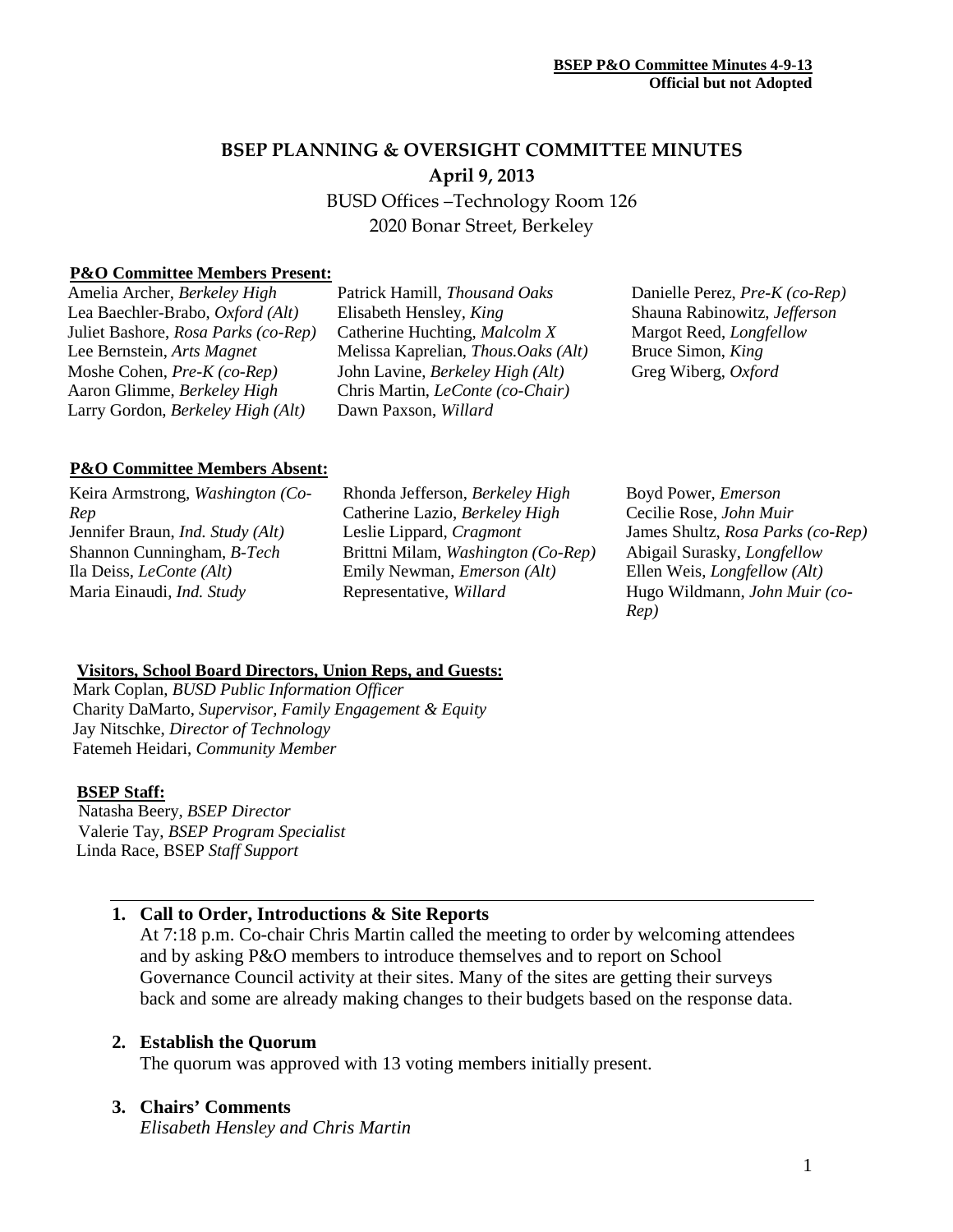Martin stated that with the help of committee contributors the statement to the Board was drafted and sent out prior to this meeting. (See item 7. BSEP Board Presentation, below.)

The School Site Funds Subcommittee did not meet this week due to Spring Break. They are planning to meet on Thursday, April 18, 2013 in Technology Room 126 of the BUSD District Office, 2020 Bonar Street, Berkeley. They are gathering information and materials for the meeting.

Martin stated that there are three meetings scheduled for each of the months of April and May. Natasha Beery, BSEP Director may be able to reduce the meetings in May (by eliminating the May  $14<sup>th</sup>$  meeting), but as of this date all meeting dates are needed to review the various budgets to be presented.

### **4. BSEP Director's Comments**

*Natasha Beery, BSEP Director*

Beery brought to the committee's attention that there was an item in the Berkeley Patch [\(http://berkeley.patch.com/articles/do-you-support-renewing-busd-parcel-tax\)](http://berkeley.patch.com/articles/do-you-support-renewing-busd-parcel-tax) about the April  $10^{th}$  Board meeting entitled "Do You Support Renewing BUSD Parcel Tax?" There were seven comments on the site and six of them were "yes, absolutely!"

### **5. Public Comment**

There were no public comments, although during introductions Fatemeh Heidari, an interested member of the community, stated that she was attending the meeting to touch base and see if she could give any help with the school district. Her son attended King and Emerson and graduated from Berkeley High.

### **6. Recommendations for BSEP Funds in FY 2013-14:**

*Charity DaMarto, Supervisor, Office of Family Engagement & Equity (OFEE), Jay Nitschke, Director of Technology*

# **Office of Family Engagement & Equity Budget Presentation**

DaMarto provided the following handout:

 • Memo to the BSEP P&O Committee from Neil Smith, Co-Superintendent and Charity DaMarto, Supervisor, Family Equity and Engagement dated April 10, 2012 (Draft v04.09.13) Recommendation for Allocation of BSEP Parent Outreach Funds in FY 2013-14 (BSEP Resource 0857)

As part of the presentation, Martin asked DaMarto for a briefing on what has changed in the budget. DaMarto indicated that much has changed from last year because the current program was not yet up and running. The budget for 2013-14 was based on looking at the past two years budgets to have a clearer sense of expenditures once the program is fully staffed and operational. The unusually high carryover of \$300,000 is due to the transition in the program, with the 2011-12 and 2012-13 budget years bridging a time of significant changes and low staffing.

In meetings with Co-Superintendents Smith and Cleveland, it was decided that the position of Supervisor of Family Engagement and Equity could be funded to 1.0 FTE rather than 0.50 FTE, due to the large carryover fund. The salary was previously partially funded out of the BSEP Professional Development fund.

DaMarto confirmed the OFEE budget projected fund balance of \$216,330.

DaMarto stated that this year the OFEE used more of a case management model at sites. Next year they will be providing district-wide events and site-based trainings for parenting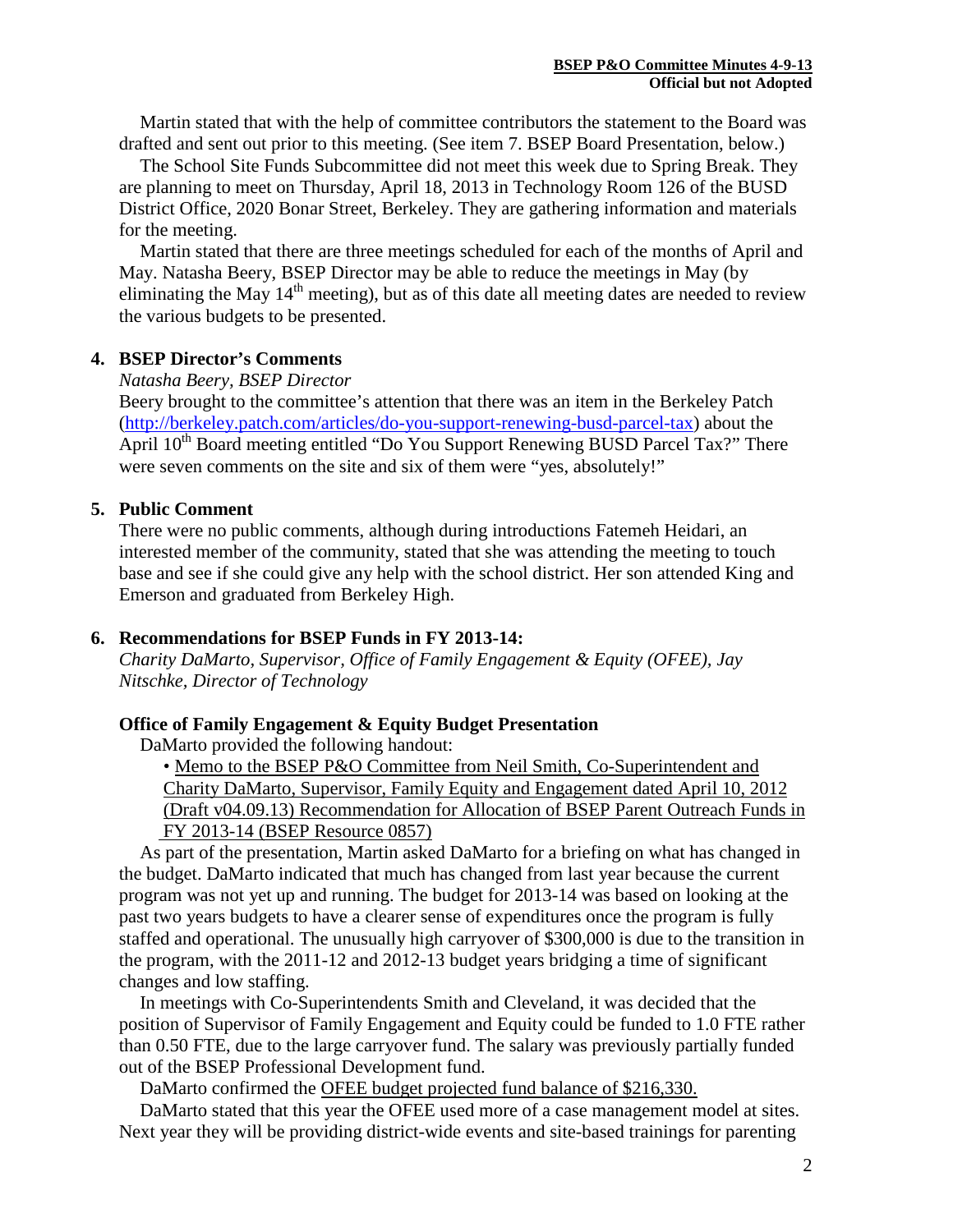and family/parent academic support for students. All of the events for next year are planned, except for determining the exact dates of the events, which will be coordinated with the sites. (Note: The goals and events are described in detail on page 2 of the Draft Memo. The second paragraph describes what will be done at the pilot sites, which are Emerson, John Muir, Berkeley Arts Magnet, Malcolm X, LeConte and Thousand Oaks, and the third paragraph describes the district wide events in conjunction with the Berkeley Alliance, the District, and the City of Berkeley.)

This year DaMarto will be tracking changes in students' improved performance as it relates to the OFEE program, with Berkeley Evaluation and Assessment with the School Governing Council questions. Next year there will be more depth in tracking of the academic and other supports for the students as it relates to the program.

DaMarto responded to questions regarding teacher hourly payments for trainings; on considering giving a monetary allowance from the budget to the three elementary school sites without site coordinators; on OFEE's possible inability to make changes to the 2-year program outline; and on more attention and monies for the middle schools and high school now and in the future, as well as possible overlaps in funding at sites. It was stressed that Site BSEP monies and Title 1 Funding are separate; OFEE is 100% funded by BSEP.

DaMarto stressed the OFEE was building capacity at the sites and that next year's budget reflects that. She anticipates that the consultant contracts expenditure will decrease as they train leaders that will be running the parent advocacy program. The trainings include getting two parents advocates at the three elementary schools that don't have parent liaisons: Jefferson, Oxford and Washington. DaMarto stressed that she was available for advice and support to the schools.

There was a discussion around providing monies to support all the sites equitably, while still respecting the "pilot program" concept for Parent Outreach. Beery and DaMarto agreed to discuss this with Co-Superintendent Neil Smith and others for costs what might be needed for the additional sites. DaMarto stated that she could meet with the principals of the schools without site coordinators to find out what they were spending now and also get information about PTA expenditures.

The P&O committee asked DaMarto if she could get more funds for the middle schools and schools without site coordinators for training and teacher hours.

#### **Technology Budget Presentation**

Nitschke provided the following handout:

• Memo to the BSEP P&O Committee from Jay Nitschke, Director of Technology, April 9, 2013, Recommendation for expenditures of funds from the Berkeley Public Schools Educational Excellence Act of 2006 for Technology in 2031-14

Nitschke presented the Technology budget, noting it is much the same as in the past years as far as the staffing model and the use of the funds. He said that they negotiated to get 350 donated computers last fall and are still distributing them, but they may be the last desktops used in the district, as changes in technology are moving away from individual desktops. The big emphasis last year was getting wireless in all the school facilities.

Nitschke noted the implications of Smarter Balanced assessments as part of Common Core curriculum standards. 47 states have adopted Common Core (The State Standards Initiative for college and career prep. See website: http://www.corestandards.org/) and 25 states have banded together as part of Smarter Balanced (Assessment Consortium, see website: [http://www.smarterbalanced.org/about/\)](http://www.smarterbalanced.org/about/), including California. All the assessments,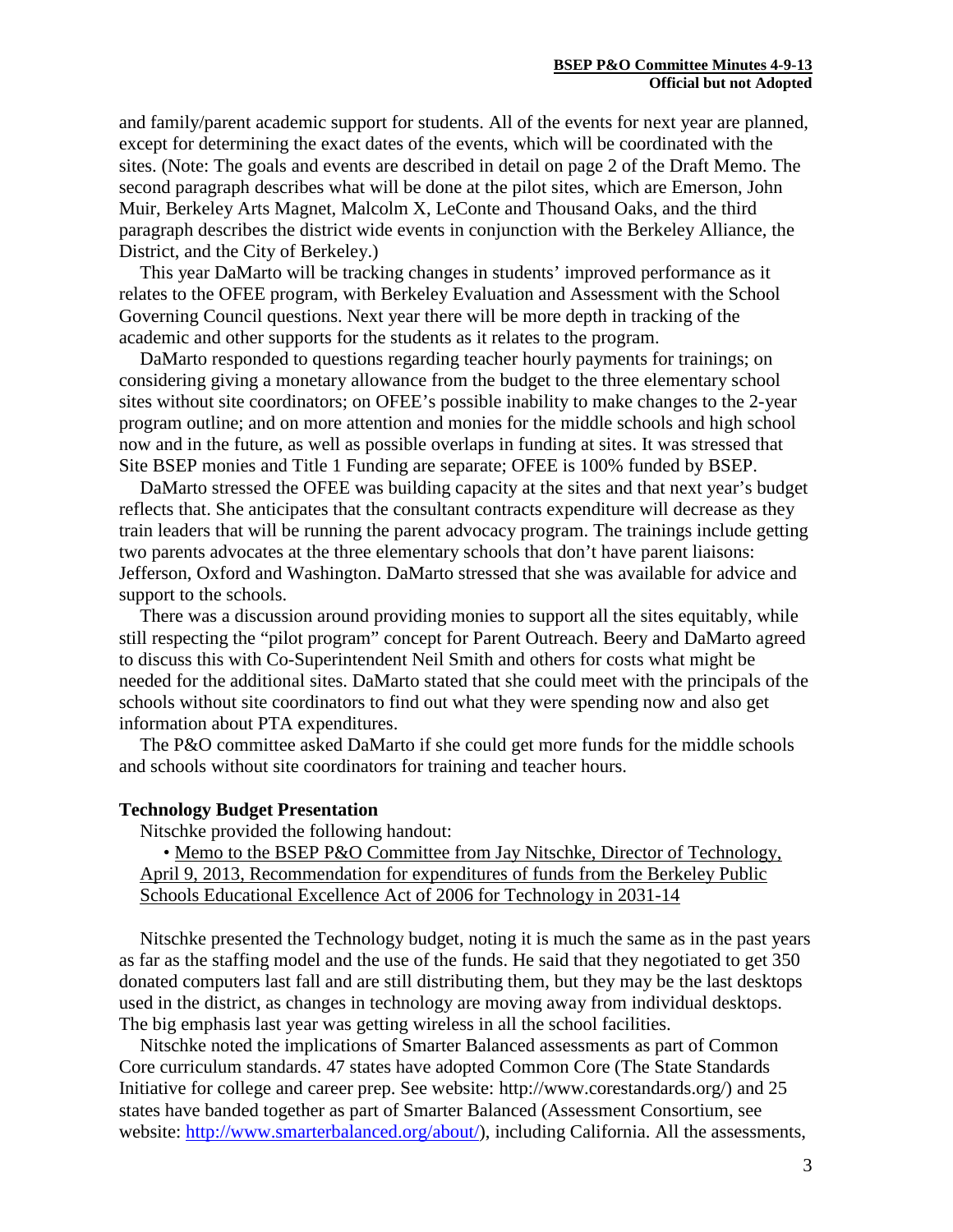including STAR, will be given online in 2014-15. Next week Thousand Oaks, Oxford, and Emerson elementary schools will be piloted for one grade for one assessment. This pilot is a mock assessment to see how the new online testing format works.

BUSD will be standardizing Chromebooks as the general platform for testing. There are about 300 Chromebooks now, and by September there will be about 1000 in the District, with 1 cart per school and 30 Chromebooks per cart. Even though iPads really work well for students whose typing is not native, they are very expensive. Middle school teachers want students to produce papers and research projects, and the students that do not type are at a disadvantage. Emerson, John Muir, and LeConte are starting keyboarding classes, both during the school day and after school. Of note is that Measure I Facilities Fund pays for the Chromebooks.

With the donation of the 350 computers they have been able to set up pods of four computers in classrooms at the elementary schools.

Nitschke finds that it is difficult to get teachers trained because there is very little staff development time for technology. Staff development will be devoted to Common Core in the next two years because the whole curriculum is changing. Some of Nitschke's staff will be working on getting technology instruction out to teachers and students, such as how to type and how to browse the web, as well as how to use tools like Illuminate. They will also be rotating the Chromebooks through the school so that the students will have an opportunity to become familiar with using them.

There was a discussion on how staff development days are driven by what the site wants to do, as well as what the state requires for academics. The state has not added typing as a critical skill to learn. Further, teachers will be required to learn how to use the technology as it becomes more available and used on a daily and weekly basis. This will allow for better feedback for all and can dramatically change how teachers teach. Nitschke stressed that final assessments will not occur until the Spring of 2015, but the Chromebooks will be in the schools for Fall of 2013. In response to a question about developing computer literacy, Nitschke said that Berkeley does not have computer labs in their schools. The well-enrolled schools do not have space for a computer lab, even though labs are inexpensive, last a long time, and are easy to maintain, as opposed to carts, which are expensive and break.

#### **7. BSEP Board Presentation**

#### *Natasha Beery, BSEP Director*

P&O Committee members Elisabeth Hensley, Danielle Perez, Chris Martin and Natasha Beery, BSEP Director drafted the handout Draft statement to the BUSD Board of Education from the BSEP Planning & Oversight Committee dated April 10, 2013, "Looking ahead at BSEP" over Spring Break and gave copies to the committee to review and discuss.

Beery stated that there would be a 45-minute presentation given to the school board but they will be trying to keep the presentation to around 15-20 minutes to allow for question/answer time. Neil Smith, Co-Superintendent, will give a 2-minute introduction. Javetta Cleveland, Co-Superintendent, will give an overview of the BSEP budget and how that interacts with the District budget, specifically emphasizing Class Size Reduction (CSR), Music Budget and General Fund release time, and school site discretionary funds. They'll look at what District classes and programs would look without BSEP, such as how much would it cost the District to get class sizes down to various levels without BSEP.

Beery and Jay Nitschke, Director of Technology, will be presenting information on what the Board should consider when thinking about challenges in the stewardship of the current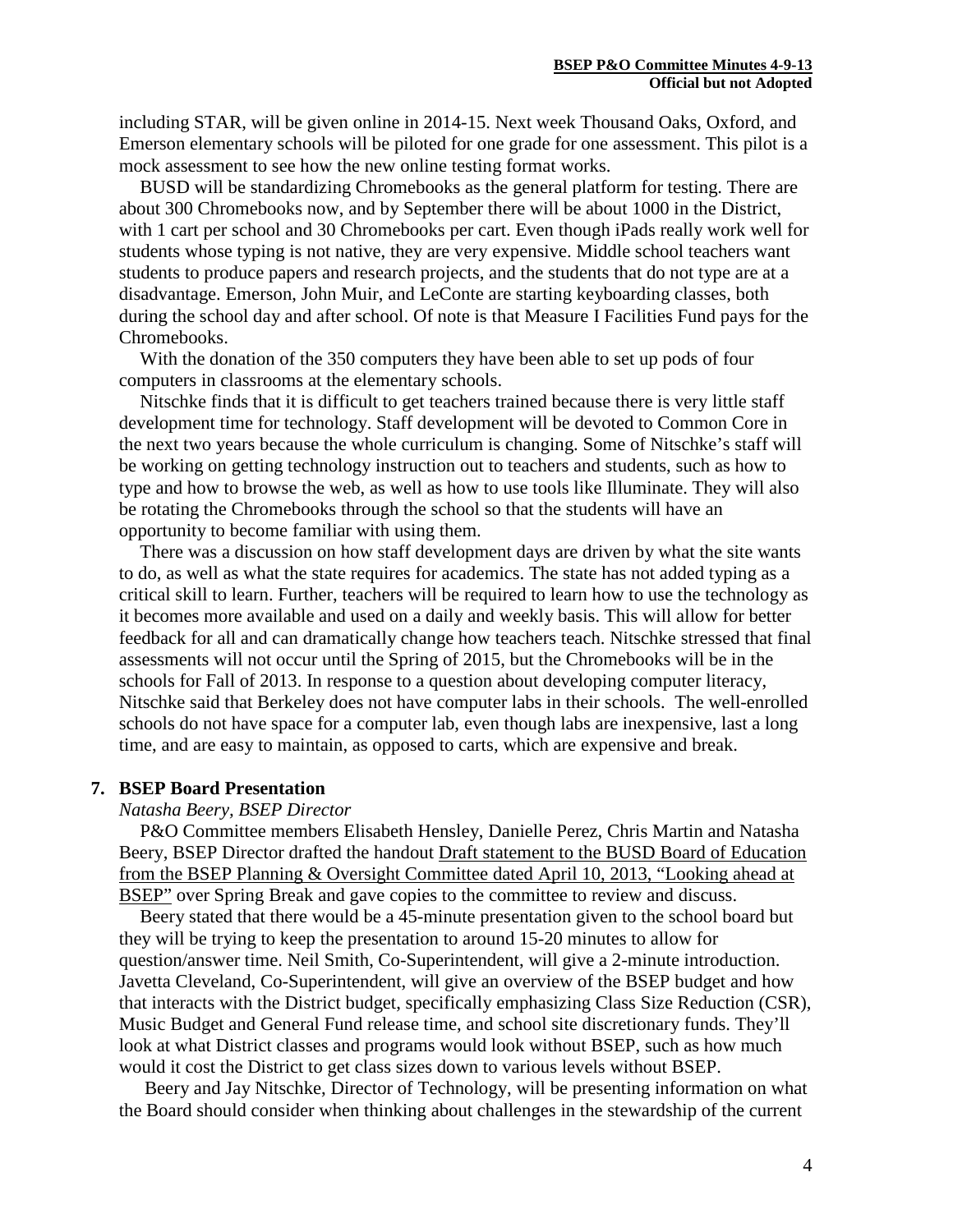Measure for the next four years, and give the initial timeline in looking forward to planning for the next Measure.

The presentation will be near the beginning of the Board's agenda. Reading the P&O Statement will occur between 7:40 and 7:50pm during the Public Comment period. The P&O committee members were encouraged show support by attending the meeting for the reading of the statement and the BSEP presentation, to show how important BSEP is for the District. This will reinforce the importance of the work the P&O Committee does in providing structure, representation, and thoughtful consideration of all of the proposals that come from the District.

The P&O's statement to the Board will include concerns about the appointment of a new board member who understands the BSEP measure. Any member of the P&O that is volunteering for the open board director position should recuse themselves from that portion of the discussion.

There was a brief conversation about adding wording to the Draft Statement about inviting the Board members to attend the P&O meetings in order to strengthen communications. The Board was supposed to provide two liaisons to the P&O Committee, but only Josh Daniels, School Board Director, has been attending consistently.

**MOTION CARRIED (Simon/Bernstein):** To approve the Draft statement to the BUSD Board of Education from the BSEP Planning & Oversight Committee dated April 10, 2013, "Looking ahead at BSEP" with changes to the first paragraph" to add "a third of the District's classroom teachers and the final closing sentence "We warmly encourage you to join us at our meetings where we know you will learn even more. It is our experience the presence of an engaged Board Director improves communication between the two bodies and the implementation of BSEP programs and resources" as written up by Elisabeth Hensley for the Committee.

The motion was approved by a voice vote, with no objections and one abstention.

Juliet Bashore volunteered to read the statement for the Committee at the BUSD Board of Education meeting on behalf of the Committee.

### **8. Budget Revision Criteria Requiring P&O Discussion and/or Re-approval**

*Natasha Beery, BSEP Director*

Beery and Martin stated that the P&O Committee needs to develop guidelines for reviewing changes in expenditures or budgets when the budget owners or the BSEP Director brings the committee new information. There are no clear guidelines around when to have those discussions. It has been vague over the years and, for instance, if 10% of the budget changes over the summer it should come back to the P&O committee meeting anytime, over the summer or otherwise. Martin would prefer to have the discussion in a smaller group and come to the P&O committee for a plan for feedback. Martin suggested that the P&O committee should work toward a more transparent process as the budgets are being produced, working with the staff at the District who are developing the budgets.

There was a discussion around expenditures and assumptions made for expenditures. The budget isn't really locked in until the end of May, and the P&O Committee is not in session for reviewing changes over the summer. Questions and concerns by the committee members are:

• What do we consider to be a "significant" change? Percentages and wording can both be vague and/or misused.